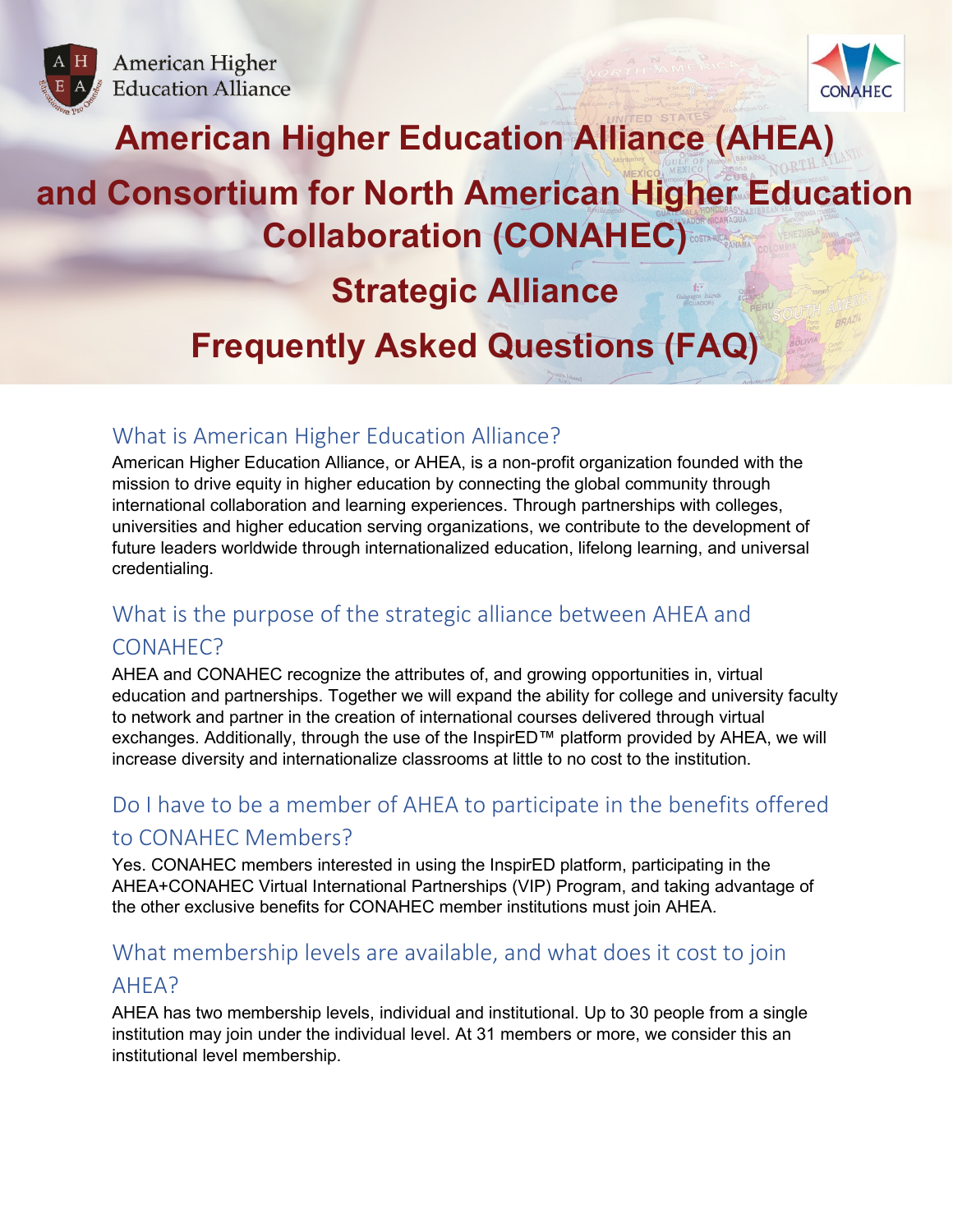Individual *and* institutional memberships to AHEA are **complimentary for 2022**. That means instructors, international officers, and academic administrators from any institution can utilize AHEA's exclusive CONAHEC benefits for free, all year.

Beginning January 1, 2023, individual memberships will remain complimentary. The institutional level membership will cost a nominal fee of 10 cents (USD) per user, per month, or institutions may apply for the InspirED Educators Grant to determine if they qualify to continue their membership on a complimentary basis.

# What are the benefits of joining AHEA?

AHEA provides our members with a variety of benefits, including

- Collaboration and networking on an international level
- Professional development resources
- Benchmarking and data services
- Grants and scholarships to assist with professional collaboration and engagement
- Use of the InspirED™ platform for creating and teaching courses, certificates and curriculum.

A more detailed explanation of these benefits may be found at [https://www.ahealliance.org/CONAHEC.](https://www.ahealliance.org/CONAHEC)

# Are there any additional benefits for CONAHEC members that join

## AHEA?

Yes! We are pleased to offer individuals and institutions from CONAHEC these additional benefits:

### *Virtual International Partnership (VIP) Program*

The VIP program is designed to match faculty with one another and provide structured mentoring and professional development resources to create and deliver virtual, international courses. CONAHEC members participating in the VIP program will have free access to AHEA's 'Going Global: Empowering Virtual Exchange with the InspirED™ Platform' eLearning course, and will also engage in thematic professional development webinars covering COIL/Virtual Exchange topics. Participants in the VIP Program will be recognized with a certificate upon completion of the program.

### *Teach Online Courses through BlendED™ LMS*

AHEA offers every individual faculty member the opportunity to teach one course per term to an unlimited number of students for free through our BlendED™ LMS. This provides the perfect opportunity for you to add a virtual cross-cultural component to on-campus courses and enables an institution-neutral 'third space' in which to teach your new virtual exchange course globally.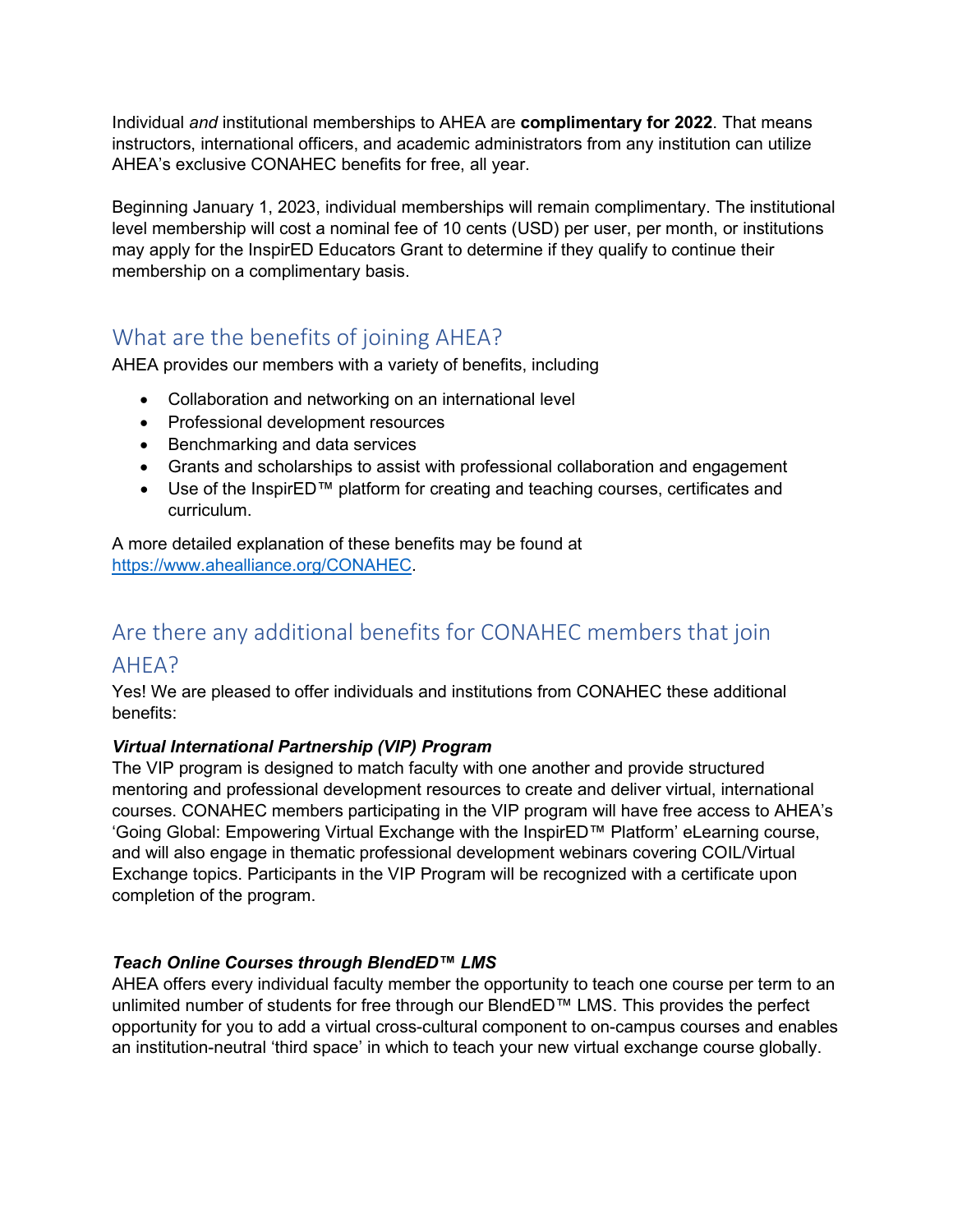### *CONAHEC Digital Badge*

Members from CONAHEC institutions will have a digital CONAHEC badge added to their profile in the InspirED platform. This badge provides a quick visual identification of other CONAHEC members and enables easier networking and collaboration between members.

### *CONAHEC Member Forum*

Exclusively for faculty and administrators from CONAHEC member institutions, this discussion forum provides a space to discuss virtual international partnerships, ideate about collaborations, discuss course development methodologies, and seek support from CONAHEC. The CONAHEC Member Forum is moderated by CONAHEC staff.

# What is the InspirED platform?

InspirED is an integrated, cloud-based, mobile ready platform focused on faculty and their students. In short, by using InspirED, members may network, collaborate and teach together.



Recorded demonstrations of InspirED may be found on our website at [https://www.ahealliance.org/demo-library/.](https://www.ahealliance.org/demo-library/)

# Can I learn more about AHEA and the InspirED platform prior to joining?

Yes. We are offering the 'AHEA Welcome and InspirED™ Platform Demonstration' session for CONAHEC members. During this online event, participants will learn about AHEA and how to:

- Identify colleagues with similar professional interests build and expand international partnerships
- Collaborate to develop Virtual Exchange/COIL courses
- Teach your VE course through the InspirED platform
- Leverage all the exclusive benefits of AHEA, network with peers around the world and contribute to the body of knowledge through our Forums, Best Practices and more